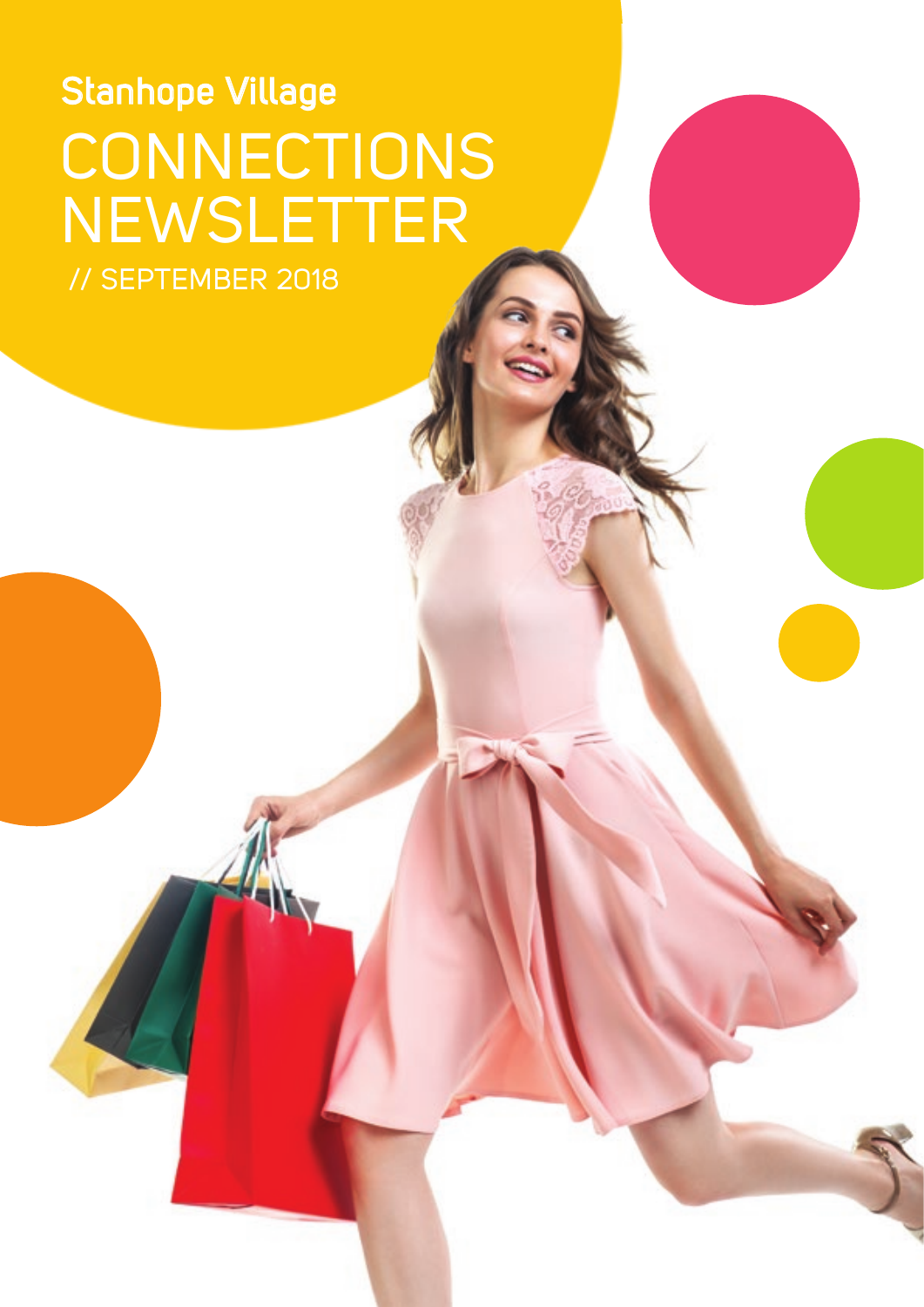### **STANHOPE VILLAGE** | CONNECTIONS // SEPTEMBER 2018

### What's Happening at Stanhope Village

In early August we welcomed back Peter Kuschert, with the move of Fady to Cherrybrook Village. Peter returns to Stanhope Village from St Mary's Village where he was in the same role for the past 5 years. Peter was the Facilities Manager at Stanhope prior to this for 7 years. Please help us in making Pete welcome and please contact him if you need anything regarding facilities.



Kind regards, Michael Mitchell, Centre Manager

### A Word from our Admin Team

Hello from the amazing Admin Team…

#### Mailboxes

Our tenant mailboxes are continuously overflowing with mail! Please check your mailbox regularly – don't have keys? Centre Management may be able to assist you.

Please take the time to ensure your mail is correctly addressed as we are getting numerous letters delivered to Centre Management when Australia Post is unable to decipher them.

#### Contact Details

Have you changed your phone number? Is there a change in staff? Please don't forget to let us know so we can ensure our contact details are correct and up to date.

Thanks all Nicole, Hayley & Marlon

### In The Marketing Room

Wow, it's Spring already! Marketing is very excited to share with you some exciting upcoming promotions prior to the silly season of Christmas. Please see below what is happening in Marketing and how you can get involved.

#### September

#### Monday 10

Mums & Co VIP evening with guest speaker Dr Justin Coulson, one of Australia's leading parenting experts and author of parenting help books. Dr Coulson will be speaking to our Mums & Co members about "9 ways to a resilient child". Retailers have the opportunity to provide an offer or product to the goodie bag that will be distributed to the guests on the night.

#### Monday 17

Instagram Launch – Stanhope Village is excited to be launching our Instagram page with #lwvewhereyoulive, an overarching Stanhope Village initiative celebrating everything our centre has to offer our customers combining what our community celebrates. All retailers can get on board with Instagram and this adds another medium to our centre advertising.

#### Thursday 20 – Sunday 23

"The Arcade", together with #lovewhereyoulive we will be launching a series of activations throughout the centre to offer our customers a real experience at Stanhope Village. We are very excited to announce "The Arcade" popping up in the old "Hombre store" for four days. This will be as it sounds - a pop-up video arcade.

It will be open from 11am – 9pm and FREE for all customers. The customers will also be delighted with dessert and snack options at "The Diner by Donut King". We recommend all retailers to advertise "The Arcade" and especially our restaurants who have the chance to really leverage off having an entertainment offer to combine family time with dinner and fun.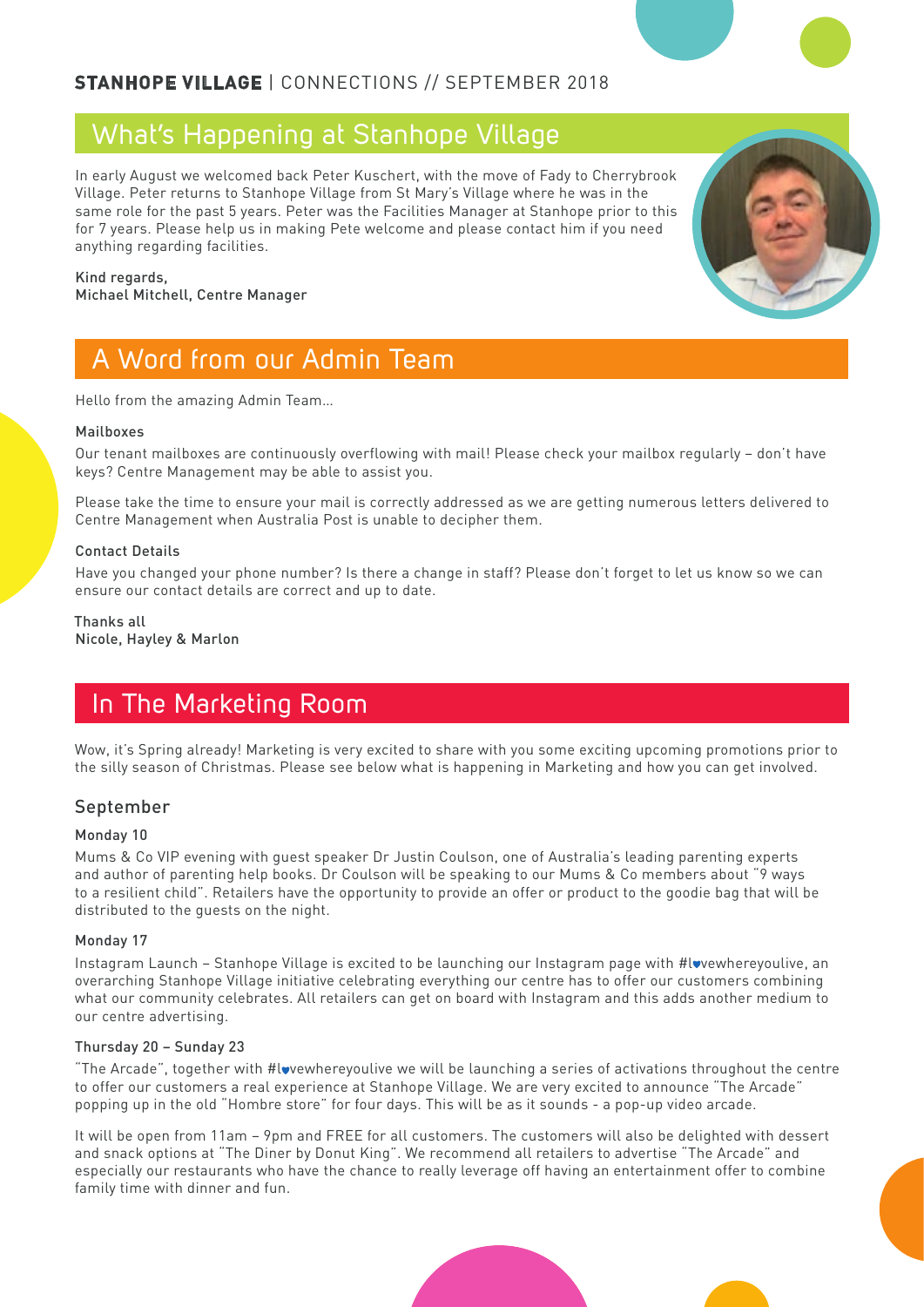### **STANHOPE VILLAGE** | CONNECTIONS // SEPTEMBER 2018



### October

#### Festival of You

By now you all should have received an email letting you know about Festival of You. This is a major centre wide campaign celebrating our customers. Every retailer can promote your business through this campaign. Thank you to those retailers who have responded and for those that haven't, please note the closing date for participation in this campaign is 14 September, so please respond ASAP.

#### Other dates coming up

- Halloween Celebrations
- Diwali Festival
- Christmas arghhhhh yes, its only 11 weeks away until Christmas hits the shops….

If you would like to be involved with any of the above please contact me ASAP.

#### Regards, Danielle, Marketing Manager



## Let's get Digital – FY18/19 – Digital Focus

Top "liked" and "engaged" posts for Stanhope Village Facebook page in August.

Organic posts – no money spent.



Aldi post shared 6,191 people reached

### Paid Posts



Community post 4,869 people reached

### Organic Posts



Stanhope Butcher – Farmer drive 3,543 people reached



Centre campaign 2,444 people reached

My question to you is, DO YOU HAVE A DIGITAL PRESENCE?

If not, I can help you, please pop in or email me to make an appointment **danielle.krebs@mirvac.com**

Thanks all! I hope to meet with you soon.

Regards, Danielle, Marketing Manager